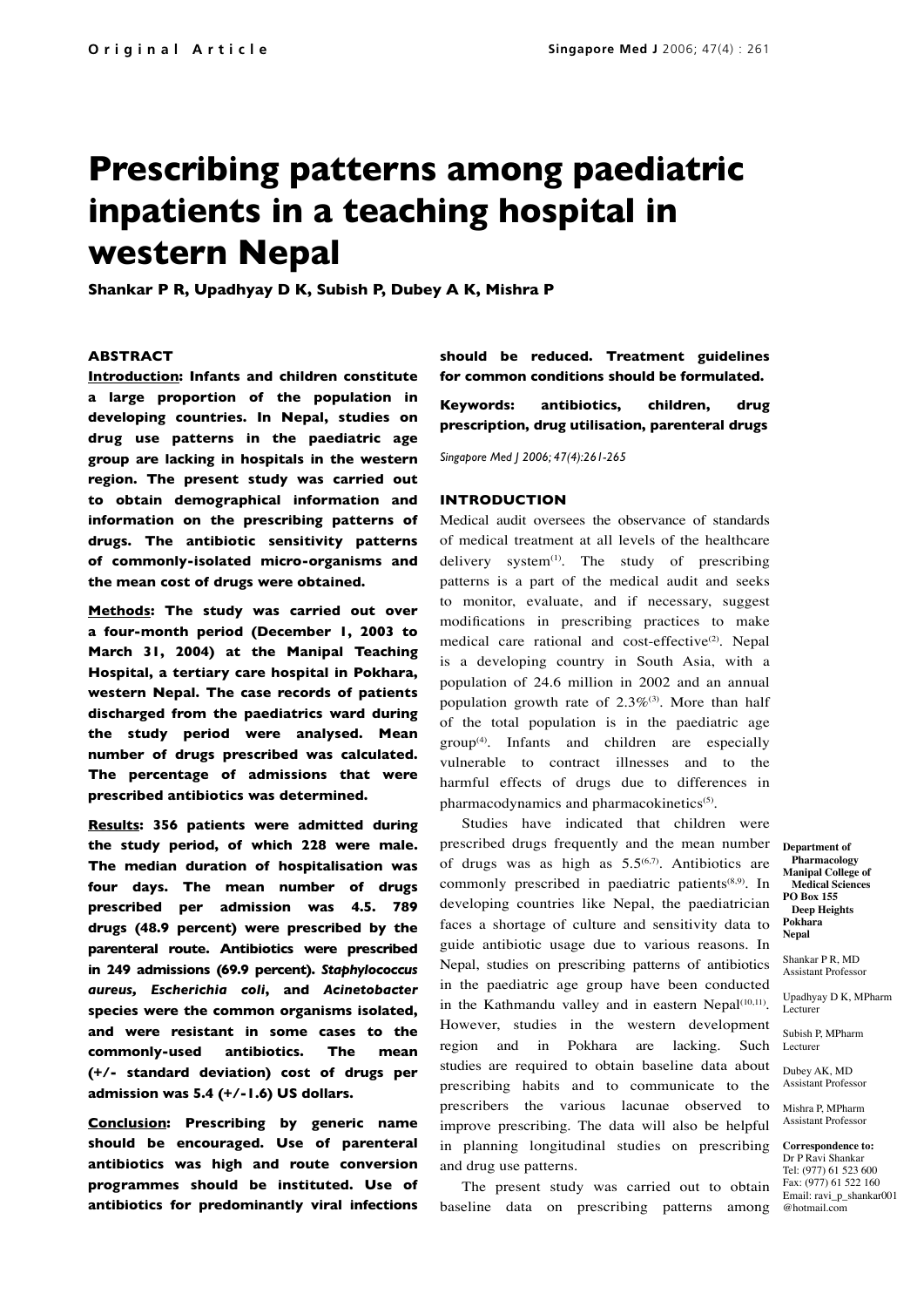paediatric inpatients. The objectives of the study were to: (1) Obtain information on the age, sex, length of stay and illness of patients admitted in the paediatrics ward during the study period. (2) Obtain information on the prescribing patterns of drugs. (3) Calculate the mean ( $\pm$  standard deviation [SD]) number of drugs prescribed per admission, and the percentage of drugs prescribed from the essential drug lists. (4) Enumerate the specimens sent for culture and sensitivity testing, the organisms isolated and their antibiotic sensitivity patterns. (5) Calculate the mean  $(\pm SD)$  cost of drugs per hospital admission and the percentage of the cost contributed by parenteral preparations and antibiotics.

## **METHODS**

The study was carried out over a four-month period from December 1, 2003 to March 31, 2004 at the Manipal Teaching Hospital, a tertiary care hospital attached to the Manipal College of Medical Sciences, Pokhara, Nepal. The case records of patients discharged from the paediatric ward during the study period were taken up for analysis. The records were obtained from the medical records department of the hospital. The age and sex of the patients were recorded. The date of admission and of discharge was noted. For calculating the length of stay, the day of admission was included, while that of discharge was excluded. The diagnosis written in the discharge summary was noted. The name, dose, frequency, duration and route of administration of drugs prescribed during hospital stay were recorded. The mean  $\pm$  SD number of drugs prescribed per admission was calculated.

The most commonly-prescribed drug classes and individual drugs were noted. The percentage of drugs prescribed from the essential drug list of Nepal (12) and the World Health Organisation (WHO) list of essential drugs $(13)$  was derived. The percentage of the drugs prescribed by the parenteral route (intravenous, intramuscular, per rectal, suppository, nebulisation, metred dose inhaler, eye and ear drops, and skin preparations) was calculated. The percentage of admissions in which an antibiotic was prescribed was determined. Antibiotic use was classified as for prophylaxis, bacteriologically-proven infection (BPI) or nonbacteriologically-proven infection (non-BPI), and others. The use of antibiotics which did not clearly fall into prophylaxis, BPI or non-BPI was classified as others.

Details of the specimens sent for culture and sensitivity testing, the organisms isolated and their antibiotic sensitivity patterns were determined. The mean  $(± SD)$  cost of drugs per admission was calculated in Nepalese rupees and US dollars using the price list supplied by the hospital pharmacy. The percentage of the total cost contributed by parenteral preparations and antibiotics was determined. The appropriateness of drug prescribing in various conditions in relation to the diagnosis was considered.

### **RESULTS**

356 patients were admitted to the paediatric wards of the Manipal Teaching hospital during the study period, of which 228 were male. 35 patients were less than 28 days old, 76 were between 28 days to one year old, 122 were between the ages of one to five years old, while 79 were between five to ten years old. 44 patients were above the age of ten years but below 14 years. 139 patients were from Pokhara city, while 92 were from the Kaski district in which Pokhara is situated. Among the neighbouring districts, the most number of patients was from Tanahun and Syangja.

The majority of patients (248 [69.7%]) were hospitalised for between one and four days. The median duration of hospitalisation was four days. Acute gastroenteritis (59 patients [16.6%]) was the most common reason for hospitalisation. Other common illnesses were viral fever, upper respiratory tract infections (URTI), bronchopneumonia, seizure disorder, and neurocysticercosis. Four children were HIV-positive. A total of 1,614 drugs were prescribed to the 356 patients. The mean  $(\pm S D)$  number of drugs prescribed was 4.5  $(\pm 3.7)$ . 723 drugs (44.8%) were prescribed from the essential drug list of Nepal, while 738 (45.7%) were prescribed from the WHO list of essential drugs. 938 drugs (58.1%) were prescribed by generic name.

Table I shows the most commonly-prescribed classes of drugs in the paediatric ward during the study period. Antibiotics were most commonlyprescribed, followed by antipyretic and antiinflammatory drugs and intravenous fluids. The most commonly-used individual drugs are shown in Table II. Ampicillin and paracetamol were most commonly used. 97 specimens were sent for culture and sensitivity testing. Blood (50 specimens [51.5%]), urine (17 specimens [17.5%]), stool (16 specimens [16.5%]) and cerebrospinal fluid (seven specimens [7.2%]) were the most common. No growth was reported in 58 specimens, while no salmonella, shigella or vibrio was grown in the stool specimens. Insignificant bacteriuria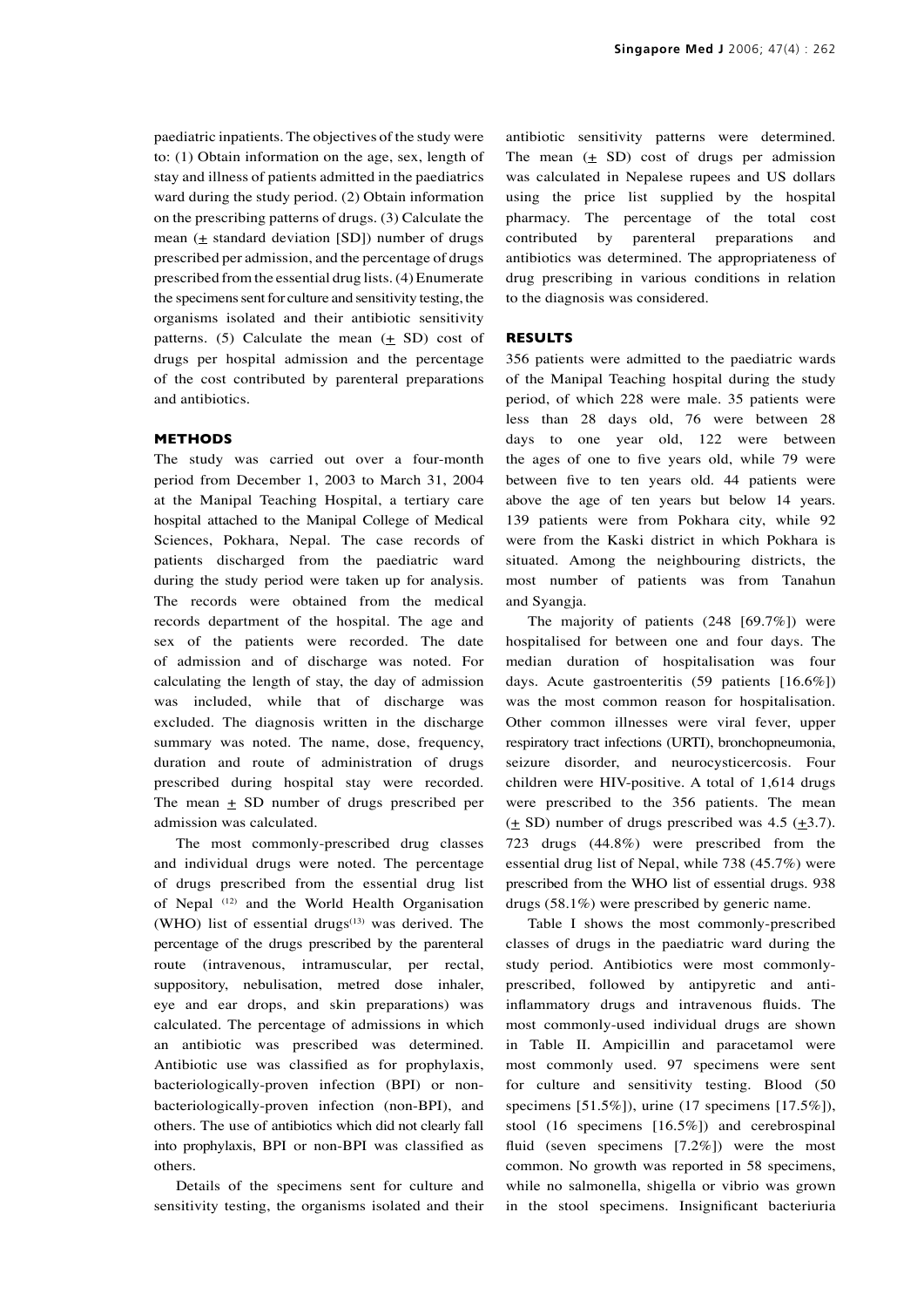was seen in six specimens, while normal flora was grown in five specimens (four throat swab specimens and one sputum specimen). The antibiotic sensitivity patterns of the isolated micro-organisms are shown in Table III.

|                      | Table I. Most commonly-prescribed drug classes in |
|----------------------|---------------------------------------------------|
| the paediatric ward. |                                                   |

| Drug class                         | Number (%) |
|------------------------------------|------------|
| Antibiotics                        | 371 (23)   |
| Anti-pyretic and anti-inflammatory | 177 (11)   |
| Intravenous fluids                 | 154(9.5)   |
| Anti-epileptics                    | 106(6.6)   |
| Anti-asthma drugs                  | 99(6.1)    |
| Anti-emetics                       | 70 (4.3)   |
| Anti-ulcer drugs                   | 67(4.1)    |
| Diuretics                          | 33(2)      |
| Corticosteroids                    | 32(2)      |
| Anti-tuberculosis drugs            | 29 (1.8)   |

**Table II. Most commonly-used individual drugs in paediatric inpatients.**

| Drug                                    | Number (%) |
|-----------------------------------------|------------|
| Ampicillin                              | 155(9.6)   |
| Paracetamol                             | 140(8.7)   |
| Paediatric balanced fluid with dextrose | 112(6.9)   |
| Domperidone                             | 55 (3.4)   |
| Ranitidine                              | 49 (3)     |
| Cefotaxime                              | 47 (2.9)   |
| Salbutamol                              | 44 (2.7)   |
| Midazolam                               | 41 $(2.5)$ |
| Cetrizine                               | 28(1.7)    |
| Gentamicin                              | 24(1.5)    |

No antibiotics were used in 107 admissions (30%) while a single antibiotic was prescribed in 147 admissions (41.3%). Two, three and four antibiotics were prescribed in 80 (22.5%), 19 (5.3%) and 3 (0.8%) admissions, respectively. Antibiotics were prescribed for non-BPI in 146 cases and for BPI in 12 cases. Antibiotics were used for prophylaxis in traumatic injuries (four cases) and to prevent opportunistic infections in HIV-positive patients (two cases). In 44 patients, the antibiotics were used in viral infections while in 41 patients, they were used without a definite indication. The use of antibiotics to prevent secondary bacterial infections in a viral infection was not taken as a use for prophylaxis.

789 drugs (48.9%) were prescribed by the parenteral route, 616 drugs (38.2%) were prescribed by the intravenous route, 73 drugs (4.5%) were given by nebulisation, while 43 drugs (2.7%) were given as nasal drops. 14 drugs were applied to the skin, and 112 drugs (6.9%) were fixed-dose combinations (FDCs). The mean  $( \pm SD )$  cost of drugs per hospital admission was  $401.6$  ( $\pm$ 120.5) Nepalese rupees  $(5.4 \pm 1.6 \text{ US dollars})$ . Antibiotics contributed to 52.5% of the total drug cost. Injectable preparations (including intravenous fluids) were responsible for 66.4% of the total drug cost, while intravenous fluids alone were responsible for 6.5% of the drug cost. Nebulised solutions contributed to 13.4% of the cost.

The use was not appropriate for the clinical diagnosis in 93 patients (26.1%). The problems observed were use of antibiotics in viral infections and in fever under investigation. In two patients, antibiotics and antifungals were used together without arriving at a specific diagnosis while in three patients, broad-spectrum coverage using

|                          | Number   |              | Antibiotics [number sensitive/number isolated (%)] |             |            |              |                        |                        |              |            |                        |                        |                        |              |
|--------------------------|----------|--------------|----------------------------------------------------|-------------|------------|--------------|------------------------|------------------------|--------------|------------|------------------------|------------------------|------------------------|--------------|
| Organism                 | isolated | Clox         | Genta                                              | Eryth       | Pn         | Ampi         | Cipro                  | Cefta                  | Ceftri       | Amika      | Nor                    | Cotri                  | Nitro                  | Vanco        |
| Staphylococcus<br>aureus | 3        | 2/2<br>(100) | 2/3<br>(67)                                        | 1/2<br>(50) | 0/3<br>(0) | 1/1<br>(100) | 2/2<br>(100)           | <b>ND</b>              | <b>ND</b>    | <b>ND</b>  | <b>ND</b>              | 0/1<br>(0)             | <b>ND</b>              | 1/1<br>(100) |
| Escherichia<br>coli      | 3        | <b>ND</b>    | 2/3<br>(67)                                        | <b>ND</b>   | <b>ND</b>  | 1/2<br>(50)  | 0/1<br>(0)             | ND                     | 1/1<br>(100) | 0/2(0)     | 2/3<br>(67)            | 0/3<br>(0)             | 2/2<br>(100)           | <b>ND</b>    |
| Acinetobacter<br>spp.    | 3        | <b>ND</b>    | 3/3<br>(100)                                       | <b>ND</b>   | <b>ND</b>  | 1/2<br>(50)  | 2/2<br>(100)           | 1/1<br>(100)           | 1/1<br>(100) | <b>ND</b>  | <b>ND</b>              | <b>ND</b>              | <b>ND</b>              | <b>ND</b>    |
| Pseudomonas<br>spp.      |          | 0            | 1/1<br>(100)                                       | <b>ND</b>   | <b>ND</b>  | 1/1<br>(100) | $\frac{1}{1}$<br>(100) | $\frac{1}{1}$<br>(100) | 1/1<br>(100) | <b>ND</b>  | <b>ND</b>              | <b>ND</b>              | <b>ND</b>              | <b>ND</b>    |
| Klebsiella<br>pneumonia  |          | <b>ND</b>    | 1/1<br>(100)                                       | <b>ND</b>   | <b>ND</b>  | <b>ND</b>    | <b>ND</b>              | 0/1<br>(0)             | <b>ND</b>    | 0/1<br>(0) | $\frac{1}{1}$<br>(100) | $\frac{1}{1}$<br>(100) | $\frac{1}{1}$<br>(100) | <b>ND</b>    |

Key: Clox: Cloxacillin; Genta: Gentamicin; Eryth: Erythromycin; Pn: Penicillin; Ampi: Ampicillin; Cipro: Ciprofloxacin; Cefta: Ceftazidime; Ceftri: Ceftriaxone; Amika: Amikacin; Nor: Norfloxacin; Cotri: Cotrimoxazole; Nitro: Nitrofurantoin; Vanco: Vancomycin; ND: Not done.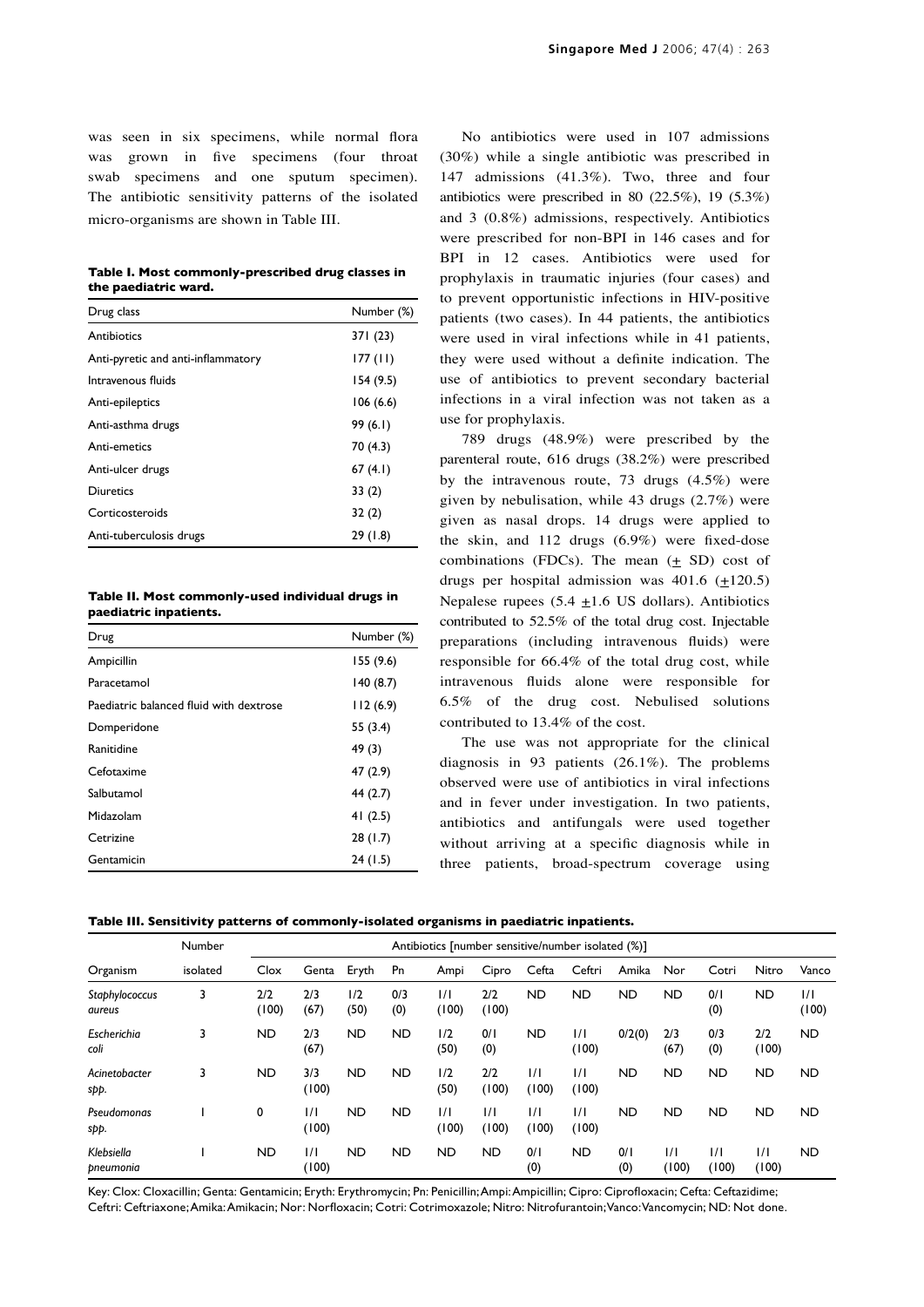a combination of antibiotics was administered without considering the commonest causative organisms. H2-blockers were used in three patients without a proper indication.

# **DISCUSSION**

Neonatal sepsis and neonatal hyperbilirubinaemia were common conditions, necessitating admission in neonates (<28 days of age). Acute gastroenteritis and lower respiratory tract infections were common illness in the older age groups. In a study in Karachi, Pakistan, the presenting complaints were fever in 18%, cough in 9%, both fever and cough in 21%, vomiting in 20% and diarrhoea in 41% of encounters<sup>(14)</sup>. However, the Pakistani study was carried out among outpatients while our study was among paediatric inpatients.

The number of male patients was more than females and the ratio was more than that expected from the sex ratio of Nepal $(4)$ . A similar result was observed in a previous study<sup>(11)</sup>. Further studies are required on the utilisation of health services by male and female children. The mean  $(\pm SD)$ number of drugs prescribed was  $4.5$  ( $\pm 3.7$ ). This is less than the mean number of drugs prescribed in a previous study<sup>(11)</sup>. This is a welcome trend as there is an increased risk of drug interactions and errors of prescribing with polypharmacy. Antibiotics were the most commonly-prescribed class of drugs and 70% of admissions were prescribed antibiotics.

In eastern Nepal, it was observed that 84% of patients were prescribed an antimicrobial, and antimicrobials constituted 42.8% of the total drugs(15). The percentage is higher than that reported from a study in the Netherlands, where 36% of hospitalised children received antibiotics<sup>(16)</sup>. However, in a study in a paediatric hospital in the Kathmandu valley, 93% of patients were prescribed at least one antibiotic $(11)$ . In a study by Marlies et al, 36% of patients were prescribed at least one antibiotic $(17)$ . It is difficult to draw firm conclusions as the morbidity profile and the socioeconomic status of the different study populations may not be matched.

In our study, antibiotics were used for BPI in only 4.8% of cases. In a previous study, antibiotics were used for BPI in  $32\%$  of cases<sup>(18)</sup>. In a previous study in Nepal, the prescription of antibiotics was mainly based on clinical judgment without investigation<sup>(11)</sup>. For proper antimicrobial prescribing, the clinician should try to define the type of infection and the presumable causative micro-organisms. Adjustment of the initial therapy based on the

results of the microbiological laboratory and the clinical course of the illness is one of the most relevant steps in antimicrobial prescribing<sup>(19)</sup>. In our study, many culture results were negative or isolated normal flora. The high cost of culture and sensitivity testing may be another factor preventing the widespread use of culture and sensitivity testing.

*Staphylococcus aureus* and *Escherichia coli* that were isolated were, in some cases, resistant to the commonly-used antibiotics. However, the small number of isolates makes it difficult to draw firm conclusions. Ampicillin, cefotaxime and gentamicin were the most commonly-used antibiotics and the organisms were generally sensitive to these antibiotics. In a study in eastern Nepal, gentamicin, ampicillin, crystalline penicillin and cefotaxime were most commonly prescribed $(10)$ . In a study in a teaching hospital in Bangladesh, the most commonly-prescribed antibiotics were ampicillin, gentamicin, amoxicillin, cloxacillin and ceftriaxone<sup>(20)</sup>. Our antibiotic use patterns were broadly comparable to those reported in these studies.

48.9% of the drugs were prescribed by the parenteral route. Antibiotics, intravenous fluids, antiepileptic drugs and drugs for bronchial asthma were commonly-prescribed parenterally. As noted in a previous study, $(18)$  the patients were usually discharged once the antibiotics were changed from the parenteral to the oral route. Previous studies in Nepal had reported that the proportion of antibiotics prescribed parenterally varied from 53.8% to  $75\%$ <sup>(11)</sup>. In our study, 61.7% of antibiotics were prescribed parenterally. The parenteral route may be necessary in paediatric patients but is more expensive in terms of nursing resources. Disposable syringes are used to administer antibiotics, thus reducing the risk of infection but adding to the cost of treatment.

The mean cost of drugs was 401.6 Nepalese rupees (5.4 US dollars). Antibiotics contributed to 52.5% of the total drug cost. The cost contributed by antibiotics is comparable to that observed in a study in Kathmandu, where the average cost incurred on antibiotics was around 250 Nepalese rupees  $(3.4 \text{ US dollars})^{(21)}$ . Cost is an important factor influencing access to treatment in a developing country like Nepal. Injectable antibiotics, intravenous fluids and nebulised solutions were major contributors to the drug cost. In Canada, an antimicrobial route conversion programme was successful in reducing the frequency of use of parenteral antibiotics and the cost of treatment<sup>(22)</sup>.